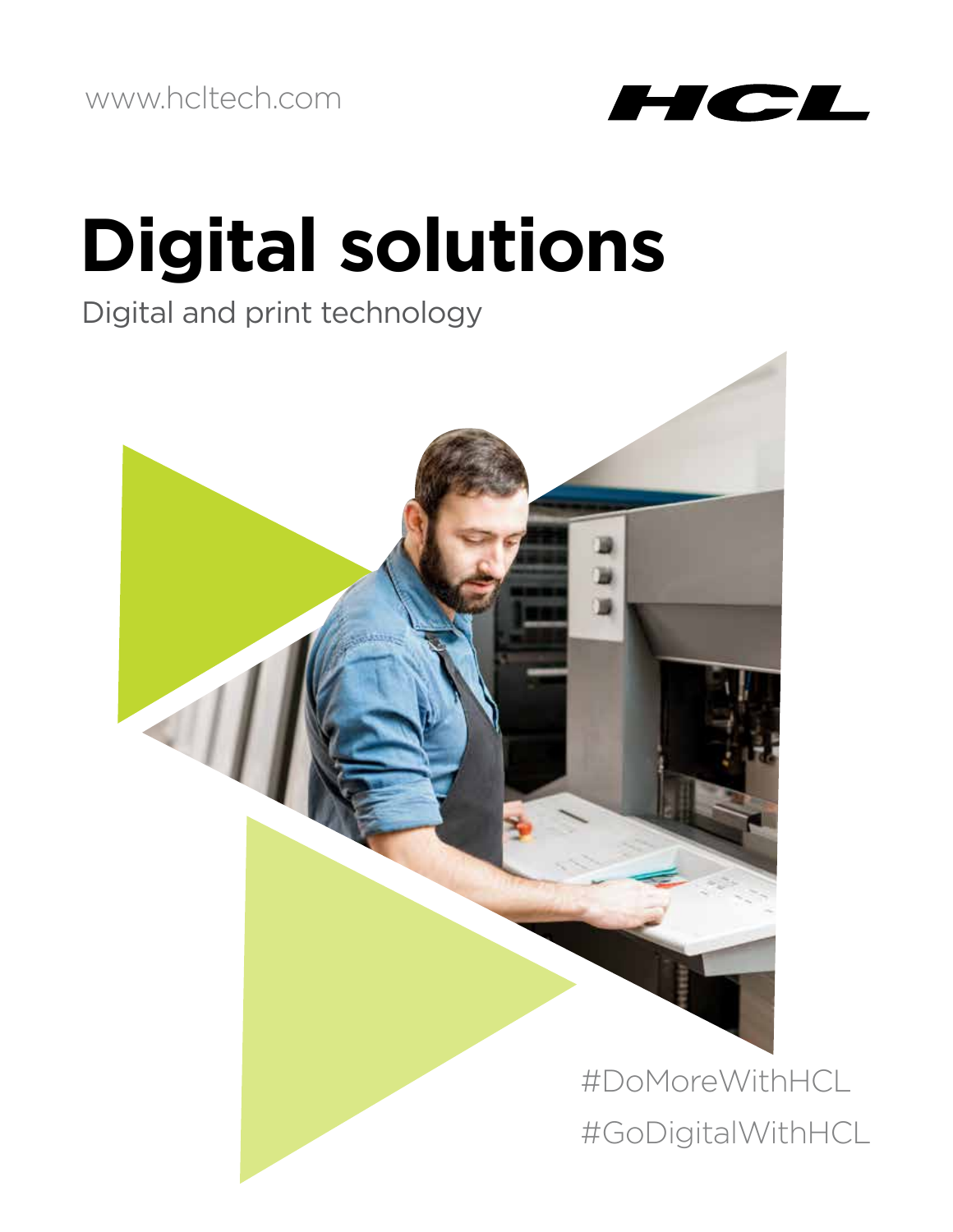## **Product & solution development for a digital world**

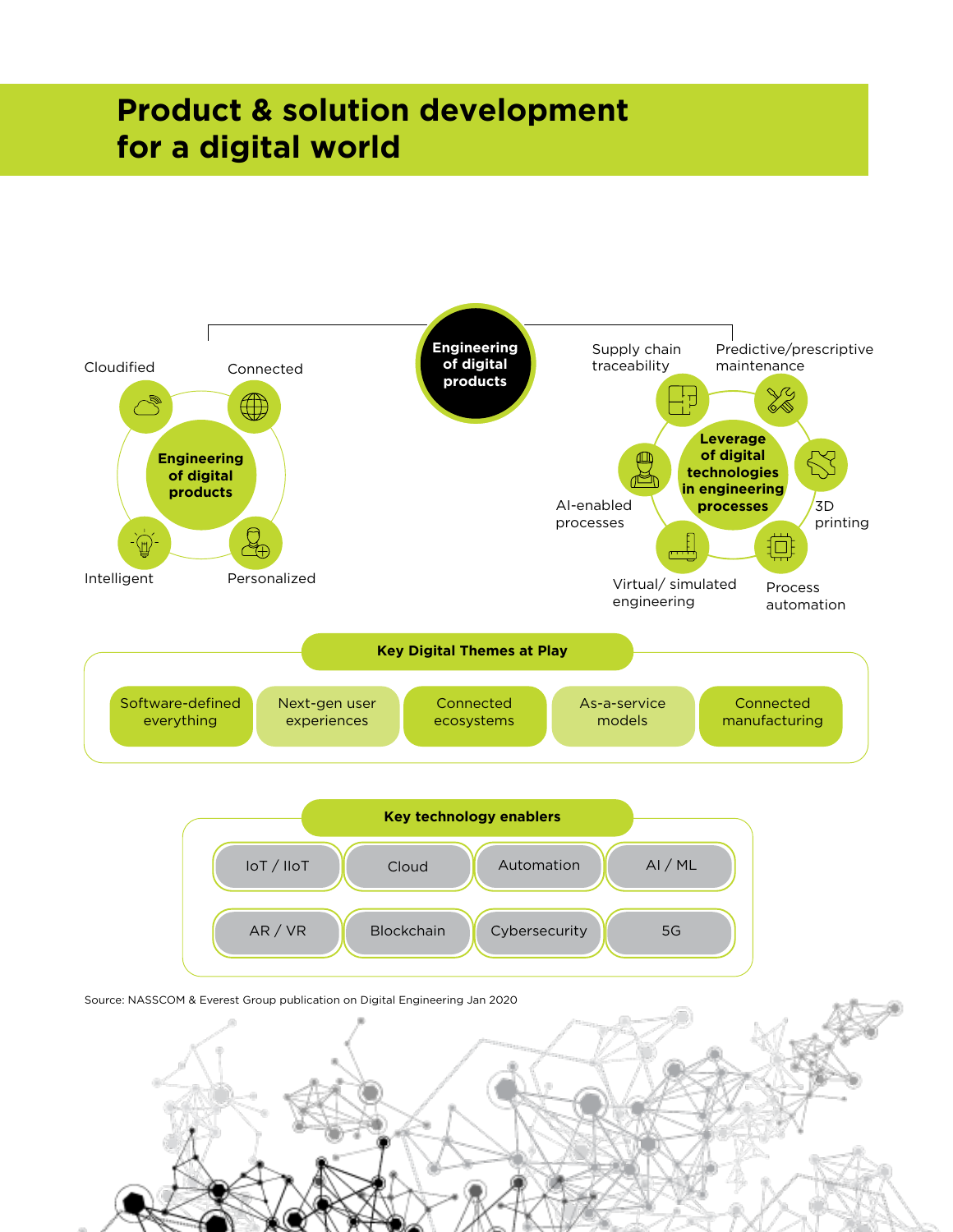### **HCL digital engineering services catalogue**

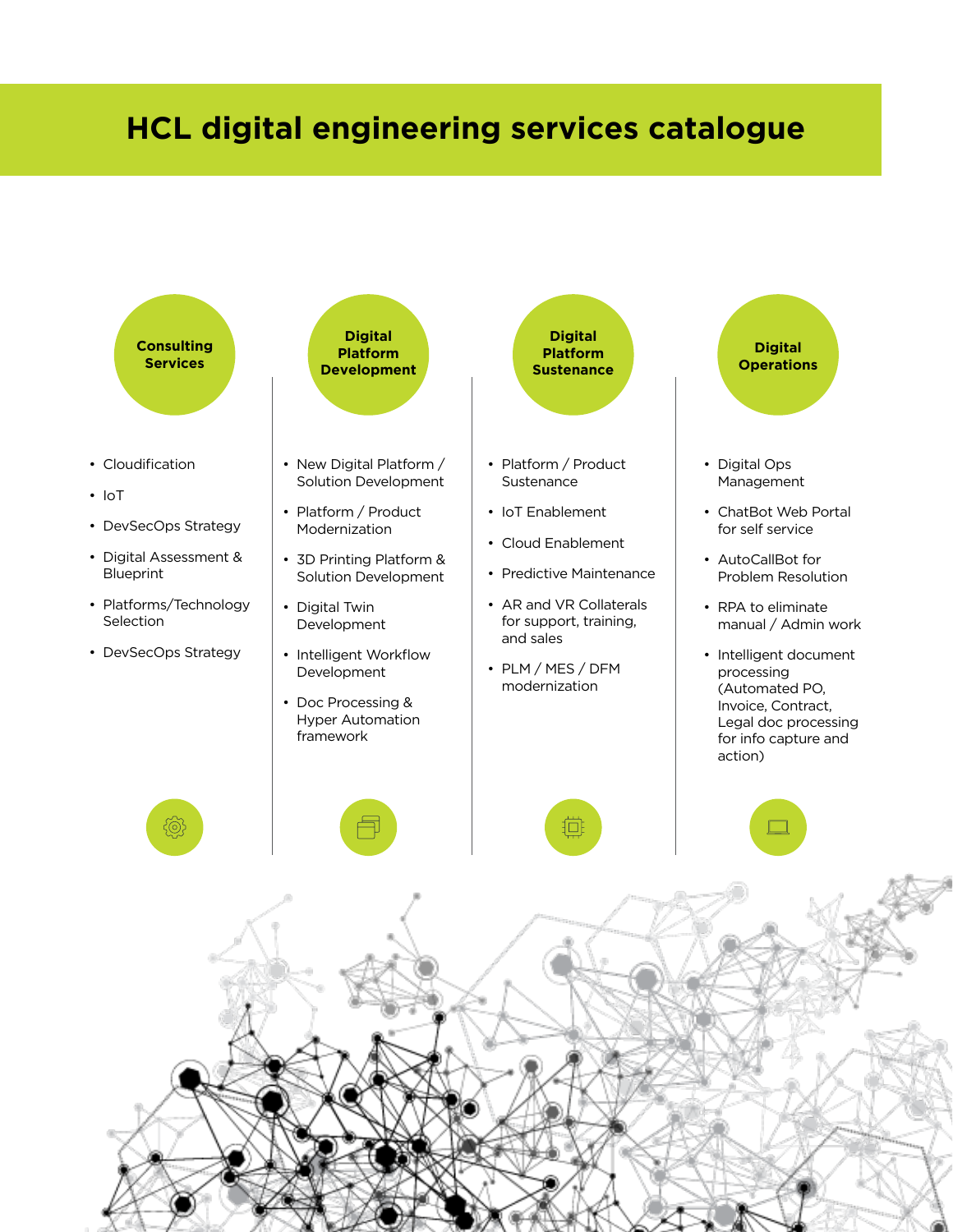### **Going digital – creating disruption across printing**

### **Core transformation areas**

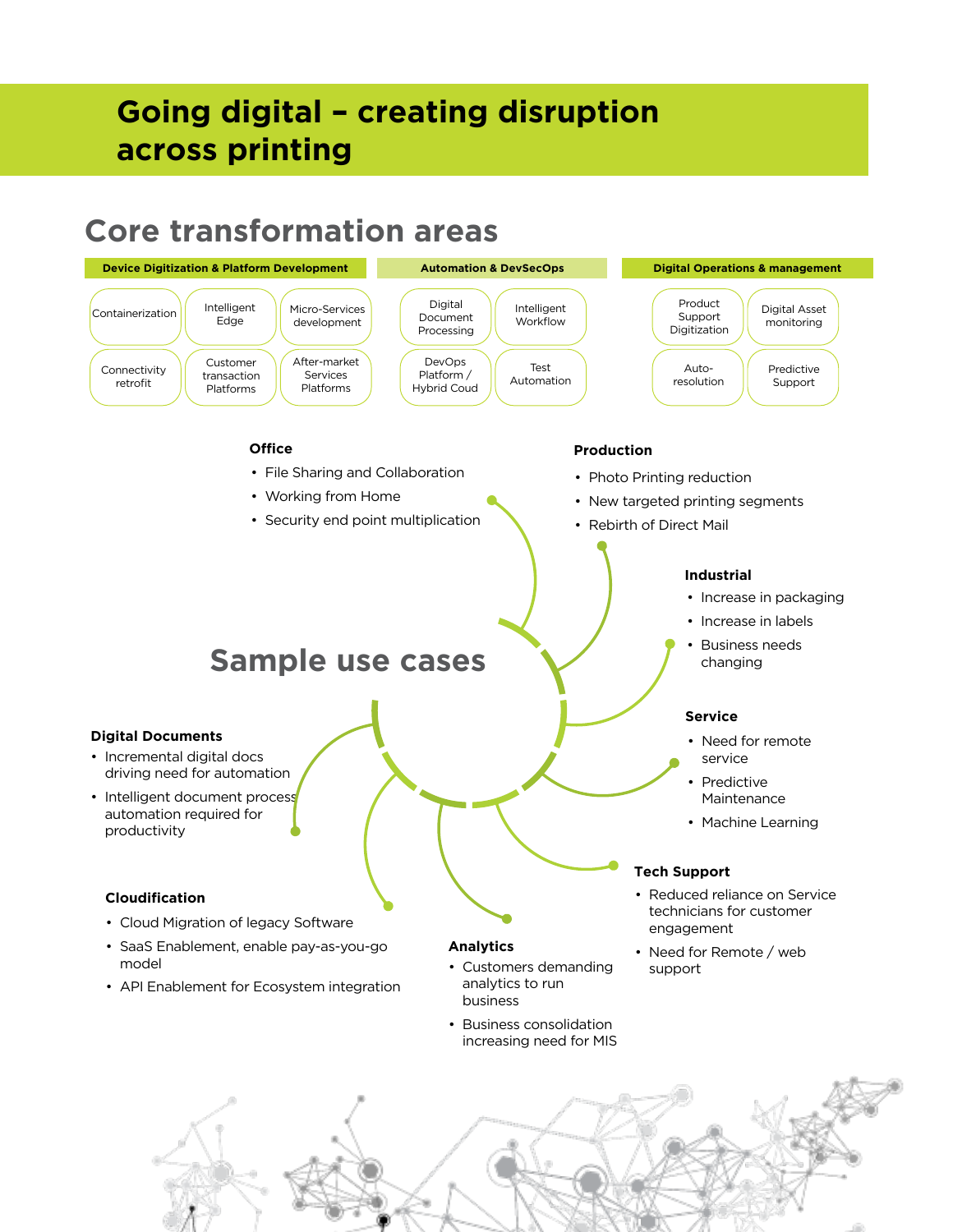### **HCL digital engineering success stories – A quick summary**

#### **Leading multinational Technology Company**

Advisory, Cloud Native Dev, DevOps and Cloud Ops Services to Support Cisco Softwarization and Cloud Migration Initiatives

#### **Worldwide online payments system provider**

Management and Support of Dev, Test Environment on GCP/ OpenStack and DevOps tools used by used by thousands of developers across geographies

#### **Danish Educational Toy Manufacturer**

Re-Built B2B Commerce Platform to Microservices Platform & Deployed on AWS

#### **Leading European Soccer Club**

Re-Built Cloud Native Global Fan Engagement Platform as Platform Deployed on AWS and Tuned to service 650M + Fan Base

### **Leading Public Service**

#### **Connected Vehicle Platform for Smart remote monitoring & Diagnostics**

A Robust solution built on AWS IoT services with an integration framework with supporting on-board module & a End to End low-latency architecture

#### **American Software & Consultancy Company**

Architecture Consulting, Containerization & Migration of JDA ERP/SCM Products to Azure Cloud

#### **Global provider unified access networks & smart premises systems**

Re-Built Cloud Native Platform for Optimizing User Experience with Closed Loop Telemetry Analytics and Automation

### Built Cloud Native Voice Platform w/ Native NLP **Broadcaster**